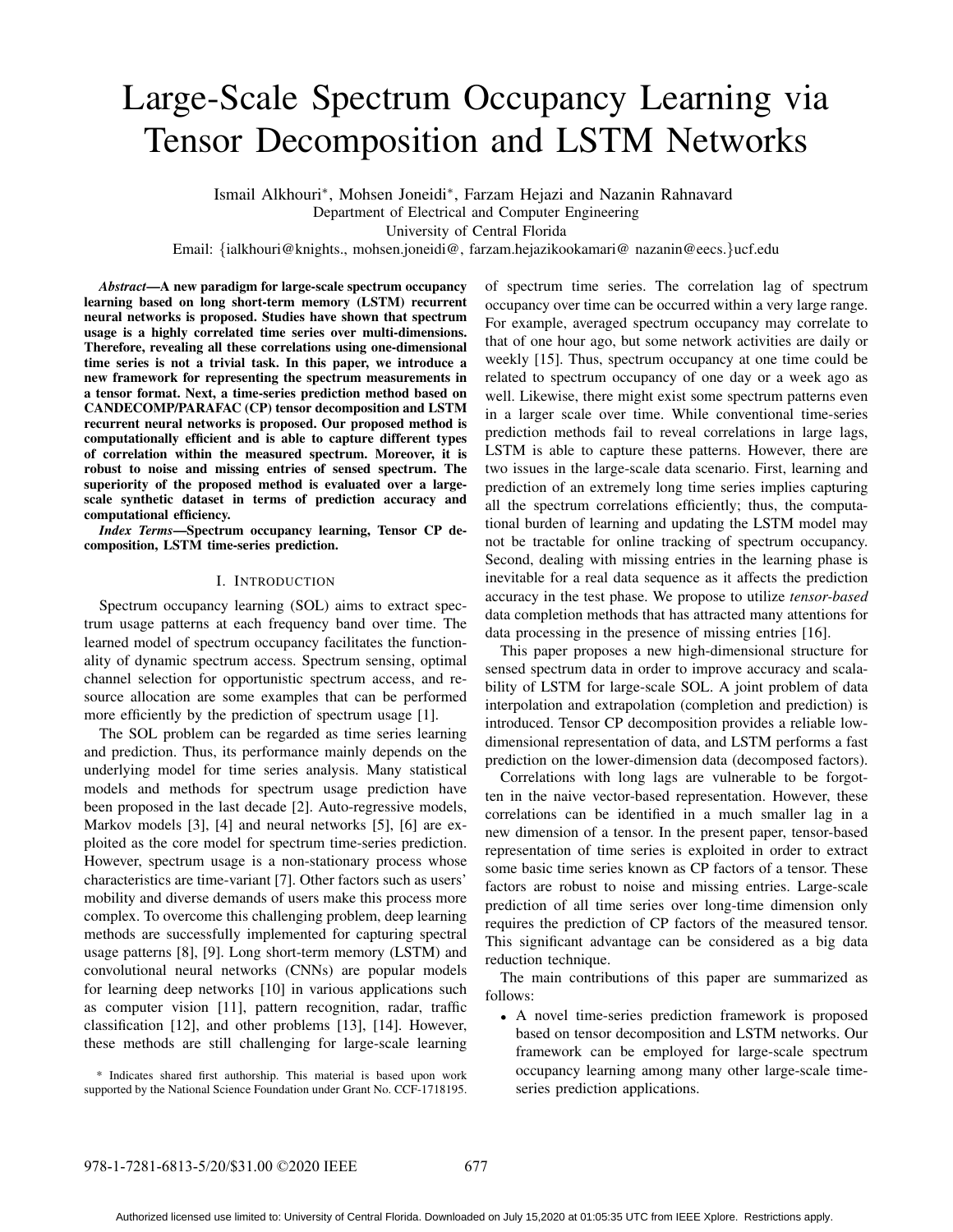- Computational burden is decreased by solely performing prediction on low-dimensional CP factors rather than high-dimensional raw data.
- The problem of missing samples in the time-series prediction is addressed using tensor completion techniques.

Throughout this paper,  $X$  denotes a three-way tensor and  $X$ denotes a matrix. Mode-n fiber of a tensor is a vector obtained by fixing all modes except the  $n<sup>th</sup>$  mode and mode-n matricized version of a tensor is denoted by  $X_{(n)}$ . *x* and *x* represent a vector and a scalar, respectively. Hadamard product, outer product, and Khatri-rao product are denoted as  $\ast$ ,  $\circ$ , and  $\odot$ , respectively [17].

The remaining of this paper is organized as follows. Section II presents a brief description of the CP decomposition of tensors, and other prerequisites. The proposed method is presented in Section III. In Section IV, we will show the experimental results, followed by conclusion in Section V.

### II. BACKGROUND AND SYSTEM MODEL

In this section, the prerequisite background is presented, then the system model for spectrum aggregation is explained.

# *A. Tensor CP Decomposition*

A Tensor is a multi-dimensional array. Since their introduction, tensors have been utilized in plethora of applications as they bring a concise mathematical framework for formulating problems involving high-dimensional data or big data especially in signal processing literature [18], [19]. The CP decomposition factorizes a 3-dimensional tensor  $\mathcal{X} \in \mathbb{R}^{F \times T \times N}$ of rank  $R$  into a sum of  $R$  number of rank-1 tensors which can be represented as [17]

$$
\mathcal{X} = \sum_{r=1}^{R} \mathbf{a}_r \circ \mathbf{b}_r \circ \mathbf{c}_r \stackrel{\Delta}{=} \langle A, B, C \rangle, \tag{1}
$$

where,  $a_r$ ,  $b_r$ , and  $c_r$  are the CP factors of the r<sup>th</sup> component and the  $r<sup>th</sup>$  column of factor matrices  $A$ ,  $B$  and *C*, respectively. In other words,  $A = [a_1 \ a_2 \ ... \ a_r] \in \mathbb{R}^{F \times R}$ . Similarly,  $B \in \mathbb{R}^{T \times R}$  and  $C \in \mathbb{R}^{N \times R}$  are defined.

The tensor  $X$  can be matricized as follows [17]

$$
\mathbf{X}_{(1)} = \mathbf{A} (\mathbf{C} \odot \mathbf{B})^T,
$$
  
\n
$$
\mathbf{X}_{(2)} = \mathbf{B} (\mathbf{C} \odot \mathbf{A})^T,
$$
  
\n
$$
\mathbf{X}_{(3)} = \mathbf{C} (\mathbf{B} \odot \mathbf{A})^T.
$$
\n(2)

A powerful property of high-order tensors is that their rank decomposition is unique under milder conditions compared to matrices [20]. This interesting property of tensors is attractive for communication systems [21] and specially in channel estimation and blind coding in MIMO systems [22], [23].

The CPD used for this paper is done by the alternating least squares (ALS) method proposed by Carrol, and Harshman [24], [25]. The goal is to calculate a CPD with  $R$  components that approximates  $X$  accurately, i.e., to obtain

$$
\min_{\hat{\mathcal{X}}} ||\mathcal{X} - \hat{\mathcal{X}}|| \quad \text{s.t.} \quad \hat{\mathcal{X}} = \sum_{r=1}^{R} = \mathbf{a}_r \circ \mathbf{b}_r \circ \mathbf{c}_r. \tag{3}
$$

ALS iteratively fixes **B** and **C** to solve for **A**, then fixes **A** and **C** to solve for **B**, and then fixes **A** and **B** to solve for **C** [17]. We refer to this algorithm as the plain CP algorithm.

### *B. LSTM Network*

A neural network is a powerful tool for activity pattern learning [26]. Similar to other neural network structures, an LSTM network consists of an input layer, hidden layer(s), and an output layer [27]. An RNN network provides the feature of internal memory maintenance i.e., it saves the information of previous time slots. This technique has addressed the problem of gradient explosion which means that the network overwrites its memory in an uncontrolled manner. However, LSTM fixes the issue encountered in the conventional RNNs by adding an adaptive memory unit, which is its key component. This adaptive memory unit controls saving dominant samples and forgetting obsolete data which enables LSTM to track information over longer periods of time.

#### *C. System model*

Consider a spectral sensor that captures the power spectrum density (PSD) of an RF band of  $F$  frequency bins at  $T$  times a day. Therefore, we will have a matrix of size  $T \times F$  for each day of recording. Additionally, assume data is recorded for N days. Corresponding to one frequency bin  $f$ , there exists a matrix of size  $T \times N$  that presents occupancy changes over all times. Similarly, corresponding to one instant of time  $t$ , a matrix of length  $F \times N$  represents the occupancy of spectrum over all channels and days in a specific time of day. After N days (frontal slices), the occupancy of the  $f<sup>th</sup>$  frequency channel at  $t^{th}$  time slot is the subject of prediction for the upcoming day. The proposed data arrangement is shown in Fig.1.

To forecast the values of next time steps of a sequence, we utilize a predictor that trains a regression network. Four types of training networks are used in this paper, the auto-regressive model (AR), support vector machines (SVM), convolutional neural networks (CNN), and LSTM.



Fig. 1: Comparing two representing methods of F time series. (a) Matrix-based representation. (b) Tensor-based representation.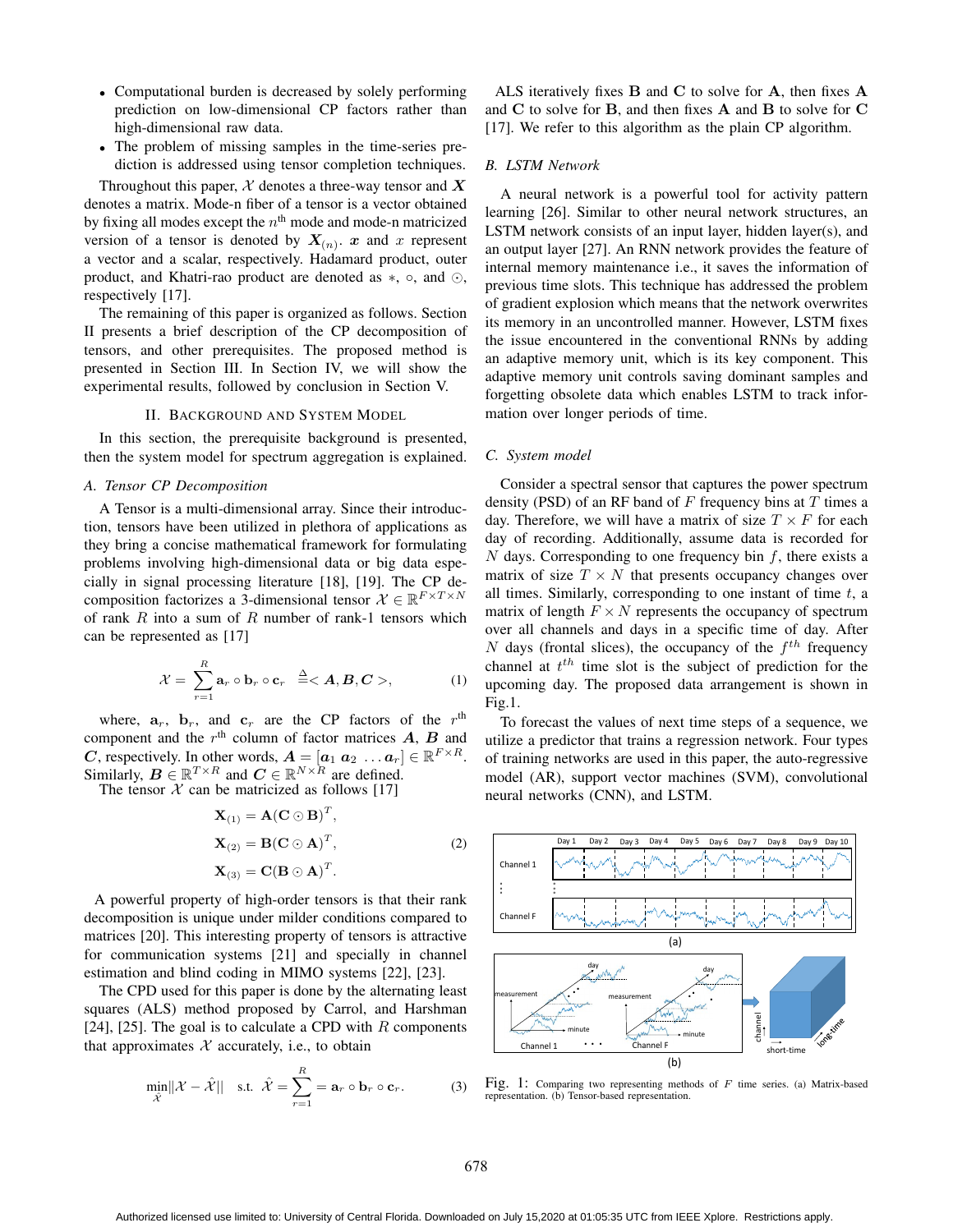#### III. PROPOSED METHOD

Tensor decomposition learns a few principle factors for each way, such that all fibers in the corresponding way of the tensor can be reconstructed using the linear combination of the learned fibers. Tensor CP representation is a concise model, and it is robust to perturbations and missing entries. It is shown that a low-rank tensor can be recovered from a small number of entries using CP decomposition. In other words, the CP factors of the original tensor and the CP factors of the partial and noisy replica of the original tensor are close to each other [28]. These attractive characteristics of structured data in a high-dimensional tensor motivate us to employ tensor CP decomposition for dynamic spectrum completion and prediction.

Consider a rank-1 tensor  $\mathcal{X} \in \mathbb{R}^{F \times T \times N}$  with a third dimension over long time variable  $n$  in Fig. 2. This tensor consists of  $FT$  time series (fibers) alongside its third way. Because  $X$  has rank 1, all these time series are a scale of a vector *c*, which is a basic time series. This vector is broken down into two parts, the given part,  $c<sub>L</sub>$ , which corresponds to the known part of tensor, and the unknown part,  $c_P$ , which corresponds to the part of the tensor to be predicted. Prediction of all unknown variables of tensors is equivalent to prediction of  $c_P$ . For a general rank-R tensor, there exist R basic time series that span the space of all fibers of the tensor in the third way. Thus, the prediction of  $R$  temporal factors enables us to predict any time series of the tensor. Suppose our source



Fig. 2: A rank-1 tensor is the outer product of <sup>3</sup> vectors and it can be cast as the modulation of a rank-1 matrix with a temporal pattern.

of data is dynamic, therefore, obsolete data might degrade the result of prediction. To tackle this problem, only recent slices are considered for learning. The number of slices for each epoch of prediction is referred as the length of training,  $N_L$ . Likewise, we define the length of prediction,  $N_P$ , where  $N = N_P + N_L$  is equal to the size of the third dimension of the underlying tensor. The proposed tensor-based prediction solves two following consecutive problems to predict the unknown entries of the tensor over time:

$$
(\mathbf{A}, \mathbf{B}, \mathbf{C}_L) = \underset{\mathbf{A}, \mathbf{B}, \mathbf{C}_L}{\text{argmin}} \|\mathcal{X}_L - \langle \mathbf{A}, \mathbf{B}, \mathbf{C}_L \rangle\|_F^2, \tag{4a}
$$

$$
\mathcal{X}_P = \langle \mathbf{A}, \mathbf{B}, h(\mathbf{C}_L, \Omega) \rangle, \tag{4b}
$$

in which,  $h(.,.)$  represents a model for time-series prediction and  $\Omega$  is the set of model's parameters. We will investigate the effect of the prediction model on the performance of the whole framework. AR, SVM, CNN, and LSTM are studied as core models for prediction. However, our main proposed algorithm is LSTM-based. Fig. 3 shows the block diagram of the proposed prediction algorithm.



Fig. 3: Block diagram of our tensor-based time-series prediction.

CP decomposition reveals the latent factors of data from different perspective, and LSTM predicts the long temporal factors. The extracted factors using CP and extrapolated factors using LSTM can produce a tensor by CP reconstruction (CPR).

The computational complexity of our proposed approach can be divided into two main terms. The First one is CPD with complexity order of  $O(Rmax(F,T,N)^3)$ . Secondly, the complexity of LSTM per time step is given as  $O(W)$  where W is the number of weights [27].

Matrix and tensor completion are state-of-the-art methods for data completion in many applications [29], [30], [31]. The proposed tensor-based scheme can be extended to the joint completion and prediction in a straightforward formulation. Assume a given incomplete tensor,  $\mathcal{X}_L^I$  and a mask tensor with the same size of the data tensor,  $\mathcal{M} \in \{0, 1\}^{F \times T \times N_L}$ . The entries corresponding to 0 are not measured. Tensor  $X$  is modeled by a rank- $R$  tensor, while missing entries corrupt the intrinsic structure; thus, the given  $\mathcal{X}_L^I$  is not rank-R anymore. However, the incomplete tensor can be completed iteratively such that the completed tensor is low-rank after performing iterations between the following steps,

$$
\mathcal{X}_L = \mathcal{M} * \mathcal{X}_L^I + (\underline{\mathbf{1}} - \mathcal{M}) * \langle A, B, C_L \rangle
$$
 (5a)

$$
(A, B, C_L) \leftarrow
$$
 CP decomposition on  $\mathcal{X}_L$  (5b)

Here, **1** is a tensor with all entries equal to 1. The given data in  $X_L^I$  is kept for known entries of the mask and the missed data is estimated via CP factors for unknown entries of the mask. Updating the incomplete tensor enables the algorithm to estimate a more accurate set of factors in the next iteration. Thus, CP factors and missing entries can be updated iteratively. The CP factors are initialized before the first iteration by performing CP decomposition on  $\mathcal{M} * \mathcal{X}_L^I$ . Alg. 1 shows our proposed method for *joint time series completion and prediction*. The main loop of the algorithm completes data to find a more fitted set of CP factors. Then, LSTM predicts the long-time factors, and the predicted time series are resulted by CP reconstruction. The tensor completion is performed using iterative CP decomposition and data interpolation.

The CP step (in (5b) or Line 3 of Alg. 1) does not use information of the mask, and the mask is used only for data interpolation. A modified version of CP decomposition is presented in Alg. 2 that infuses information of the mask in order to estimate CP factors. The optimized CP for incomplete data can be employed in line 3 of Alg. 1 instead of the plain CP in order to estimate more accurate factors.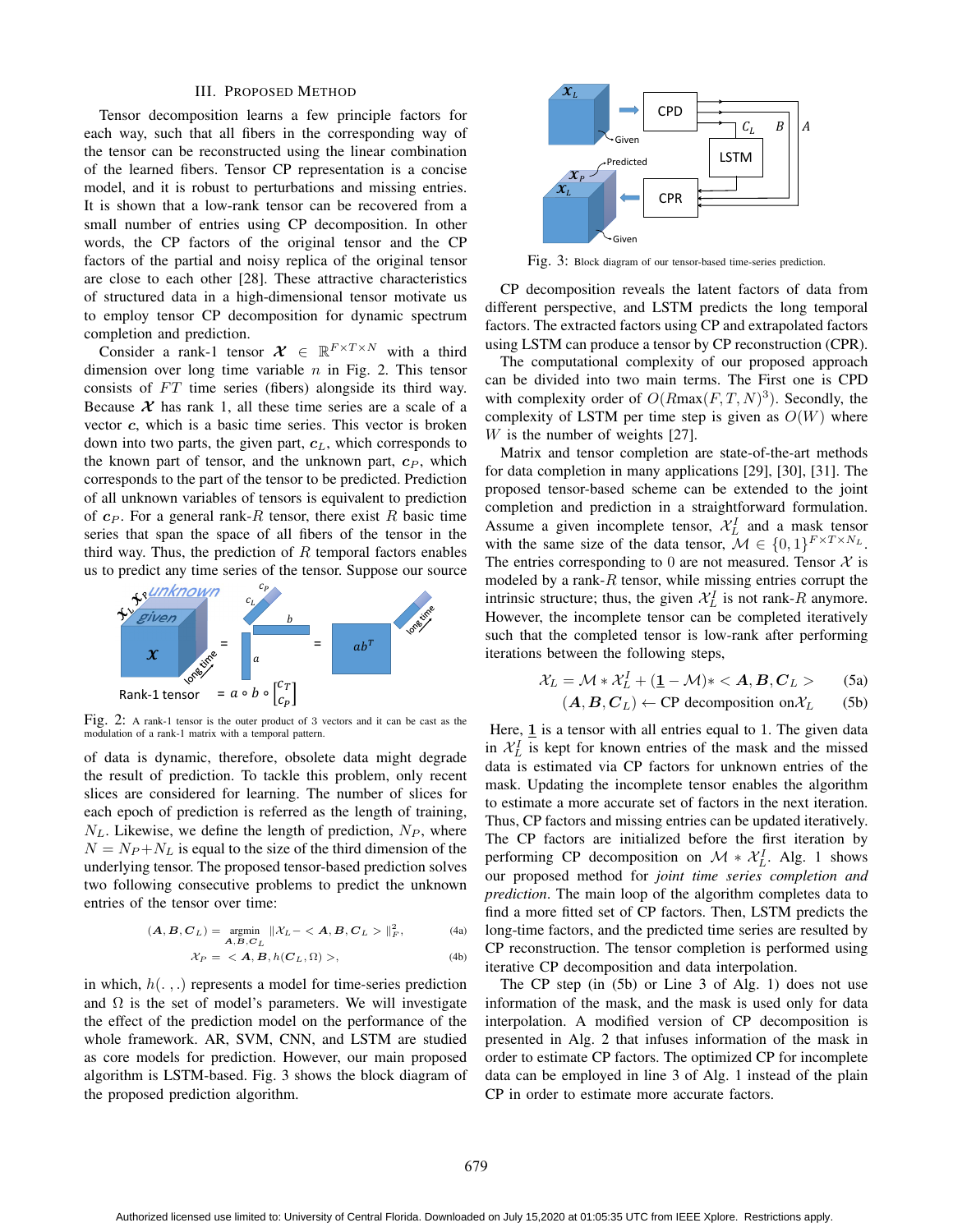Algorithm 1 Time-series completion and prediction via tensor CP decomposition and LSTM prediction.

**Input:** Incomplete Tensor  $\mathcal{X}_L^I$ , mask  $\mathcal M$  and rank  $R$ . **Output:** Completed and predicted tensor  $\hat{\mathcal{X}}$ 1:  $\hat{A}, B, C_L$  ← CP decomposition on  $\mathcal{M} * \mathcal{X}_L^I$  with rank R.

While (The stopping criterion is not met)

2:  $\mathcal{X}_L \leftarrow \text{using Eq. (5a)}$ .

3:  $A, B, C_L \leftarrow \text{CPD}$  on  $\mathcal{X}_L$  with rank R using Eq. (5b).

End

End

4:  $C_P$  ←LSTM on each column of  $C_L$ 

5:  $C \leftarrow$  concatenate  $C_L$  and  $C_P$ 

6:  $\hat{\mathcal{X}} \leftarrow \langle A, B, C \rangle$ .

## Algorithm 2 Optimized CP for incomplete data.

**Input:** Tensor  $\mathcal{X}$ , mask  $\mathcal{M}$ , and rank  $\overline{R}$ . **Output:** CP factors of  $X$ 

1:  $\mathbf{\hat{A}}$ ,  $\mathbf{B}$ ,  $\mathbf{C}$  ← Plain CP decomposition on  $\mathcal{X}$  [17].

While (The stopping criterion is not met)

2: *A* ← minimize  $||M_{(1)} * (X_{(1)} - A(C \odot B)^T)||_F^2$ 3: *B* ← minimize  $||M_{(2)} * (X_{(2)} - B(C \odot A)^T)||_F^2$ 4: *C* ← minimize  $||M_{(3)} * (X_{(3)} - C(B \odot A)^T)||_F^2$ 

SOL can be regarded as a learning-based detection where the problem is to detect whether a channel is occupied or not. Our decision rule for detection is based on the output of our proposed algorithm. Assume  $\hat{x}_{ftn}$  is the predicted spectrum value at frequency channel  $f$ , time  $t$  and day  $n$ . Two hypotheses are considered for spectrum occupancy status for this entry as given by

$$
S(f, t, n) = \begin{cases} \text{OCCUPIED} & \text{if } \hat{x}_{ftn} \ge \gamma \\ \text{NOT OCCUPIED} & \text{if } \hat{x}_{ftn} < \gamma \end{cases} \tag{6}
$$

In which,  $S(f, t, n)$  indicates the estimated occupancy status at frequency channel f, time t and day n and  $\gamma$  is a threshold for operating the designed detector. As  $\gamma$  increases, both the probability of detection and the probability of false alarm will decrease. Receiver operating characteristic (ROC) of the proposed detector is able to find the optimum threshold to achieve the desired false alarm rate.

### IV. EXPERIMENTAL RESULTS

In the following experiments, we assume that 20 frequency channels are sensed. PSD of each frequency channel is recorded 10 times an hour, i.e., there exist 240 measurements from the spectrum for each mode-2 fiber. Moreover, it is assumed that the recording for 100 days is available. Therefore,  $F = 20$ ,  $T = 240$ , and  $N = 100$ .

Synthetic dataset for time  $t$  at day  $n$  and frequency  $f$ follows the joint probability distribution of  $P(t, n, f)$  =  $P_t(t)P_n(n)P_f(f)$  where each distribution is generated according to the below model,

$$
P_t(t) = \sum_{i=1}^3 \beta_i \mathcal{N}(\tau_i, \sigma_i^2), \tag{7a}
$$

$$
P_n(n|j) = \mathcal{N}(\mu_j, \lambda_j^2)
$$
, for  $j = n \text{ mod } 7$ , (7b)

$$
P_f(f) = \mathcal{U}[1, 2, ..., F].
$$
 (7c)

Eq. (7a) is the probability of spectrum occupation in a typical day which is modeled by a Gaussian mixture model (GMM) with three peaks at 3pm, 6pm, and 9pm. Parameters  $\{\beta_i, \tau_i, \sigma_i\}$  are designed to satisfy the desired pattern of  $GMM<sup>1</sup>$ . The conditional probability of occupancy over days follows (7b). The condition determines that  $n$  corresponds to which day of week. The parameters  $\{\mu_i, \lambda_i\}$  are designed such that at Mondays, Tuesdays, Wednesdays, and Thursdays, the spectrum is more occupied than Fridays, and Friday is busier than the weekend<sup>2</sup> [8]. In addition, there is no preference for frequency occupation of a user which leads to a uniform distribution with equal probabilities over all frequency bins, which is employed in (7c). This model is inferred from previous work [15].

The employed LSTM architecture has 4 hidden layers. Learning rate is 0.05 and the number of epochs is 300 with ADAM optimizer. Intel Corei7 CPU with 4.20GHz is used for performing simulations on MATLAB 2018b.

The CPD-ALS algorithm determines the factors of the tensor numerically by solving alternating optimization problems. Calculating CP rank of a tensor is an NP-hard problem. However, it is upper bounded by the following inequality [17]

$$
Rank(\mathcal{X}) \le \min(FT, FN, TN).
$$

A practical solution for finding rank is to start with a low number, compute the normalized reconstruction error, and increase it as needed. Normalized error is obtained as a function of rank as follows,

$$
e_{cpd}(R) = \frac{||\mathcal{X} - \hat{\mathcal{X}}(R)||_F}{||\mathcal{X}||_F}.
$$
\n(8)

In this equation,  $\left\| . \right\|_F$  denotes matrix Frobinious norm and R is an integer number between 1 and the maximum rank. Tensor  $\mathcal{X}(R)$  is the rank-R approximation of X optimized by a tensor decomposition algorithm. The goal is to select the lowest rank that approximates  $X$ . The effect of rank for training the basic time series will be investigated later. In this experiment, results of the proposed method is exhibited. The synthesized data is organized into an  $F \times T \times N$  tensor. In which  $F = 20$  (20 frequency bins),  $T = 240$  (240 measurements per days), and  $N = 100$  (100 days). With rank 10, CP decomposition provides  $\mathbf{A} \in \mathbb{R}^{20 \times 10}$ ,  $\mathbf{B} \in \mathbb{R}^{240 \times 10}$ , and  $\mathbf{C} \in \mathbb{R}^{100 \times 10}$ . In order to evaluate prediction performance, the underlying tensor is broken into two tensors, (i) the learning tensor,  $X_L$ , and (ii) the test tensor,  $X_P$ , that is the subject of prediction. In this experiment  $N_L = 80$  days are used for learning and  $N_P = 20$  days are considered for prediction.

<sup>1</sup>We set  $\beta_1$ =0.5,  $\beta_2$ =0.3,  $\beta_3$ =0.2,  $\tau_1$ =150 (3PM),  $\tau_2$ =180 (6PM),  $\tau_3$ =210 (9PM), and  $\sigma_i$ =20 (2hours).

<sup>2</sup>We set  $\mu_0 = \mu_1 = \mu_2 = \mu_3 = 1$ ,  $\mu_4 = 0.5$ ,  $\mu_5 = \mu_6 = 0.2$ , and  $\lambda_j = 0.1\mu_j$ .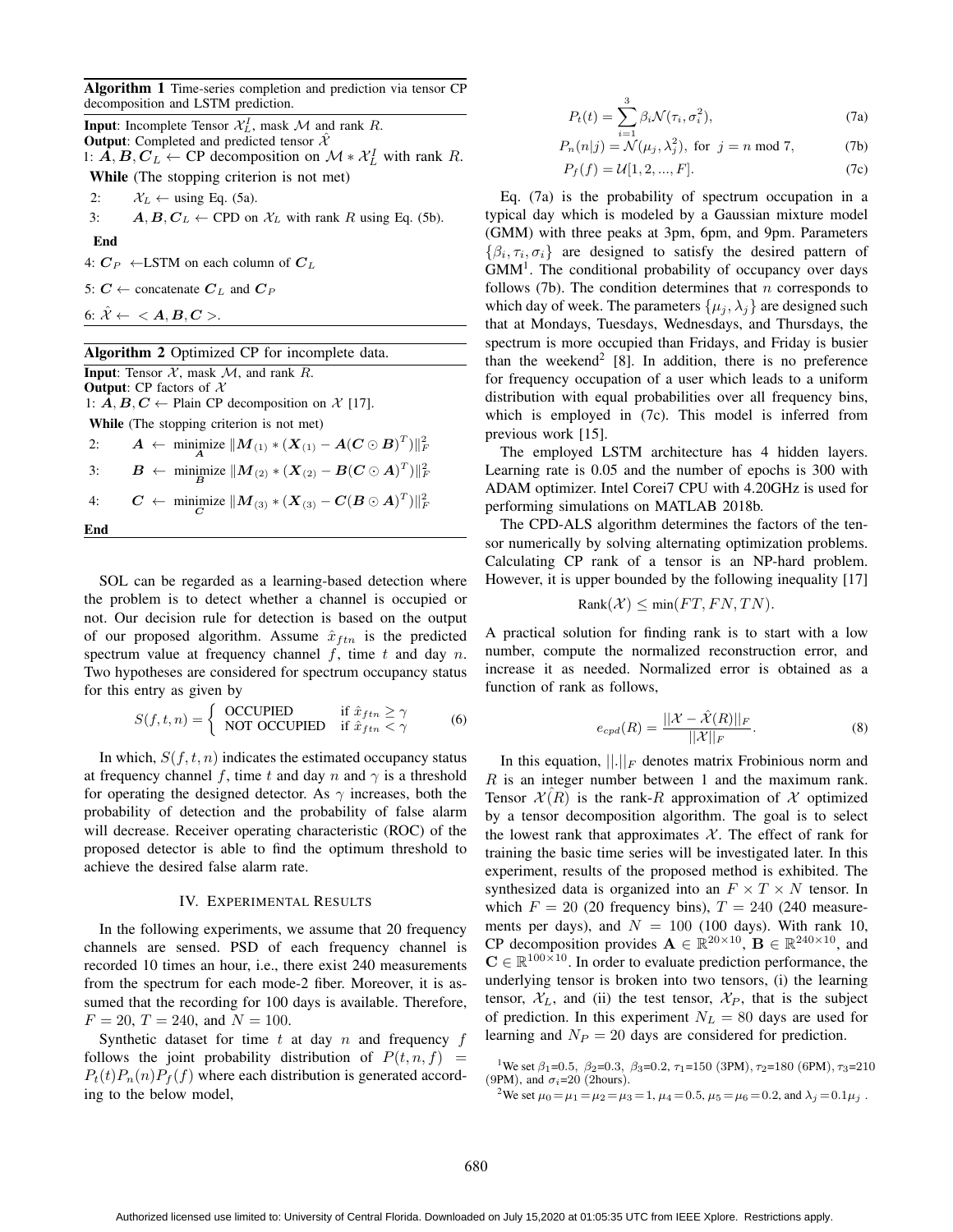The obtained long-time CP factors,  $C_L \in \mathbb{R}^{80 \times 10}$  are exploited to predict  $\mathbf{C}_P \in \mathbb{R}^{20 \times 10}$ . Each column of  $\mathbf{C}_L$  is a pseudo-time series that is employed for prediction of  $C_P$ independently. Predicted values from AR, SVM, CNN, and LSTM training networks are computed. We also calculated the prediction of the matrix-based data using the aforementioned training methods to demonstrate the impact of utilizing CPD. Numerical comparison with other methods is presented in Table I. Tensor-based methods improve prediction accuracy as well as save the computational burden.

TABLE I: Normalized Prediction Error and Processing Time (sec)

| Method           | CPD time | Learning time | Total time | Error% |
|------------------|----------|---------------|------------|--------|
| AR [32]          | N/A      | 55.12         | 55.12      | 33.55  |
| $AR + CPD$       | 3.71     | 4.23          | 7.94       | 21.83  |
| <b>SVM [26]</b>  | N/A      | 1202.21       | 1202.21    | 23.78  |
| SVM+CPD          | 3.71     | 20.52         | 24.23      | 16.94  |
| <b>CNN [8]</b>   | N/A      | 496.44        | 496.44     | 22.40  |
| $CNN+CPD$        | 3.71     | 15.87         | 19.58      | 17.81  |
| <b>LSTM [33]</b> | N/A      | 2389.96       | 2389.96    | 23.71  |
| LSTM+CPD         | 3.71     | 12.01         | 15.72      | 15.26  |

Employing LSTM for prediction of CP factors exhibits the best results, and it decreases computation cost in comparison to the plain LSTM on the set of raw time series. The normalized error is computed using the following rule,

$$
e_p = \frac{\sum (x_i - \hat{x}_i)^2}{\sum x_i^2},
$$

where  $x_i$  and  $\hat{x}_i$  are the actual and the predicted values in the time series.

It can be observed that each prediction technique is improved by employing CPD. Our proposed method, LSTM+CPD, returns the best performance in terms of the normalized prediction error. In general, LSTM outperforms methods based on AR, SVM, or CNN [32], [26], [8]. It is worthwhile to notice that our proposed method predicts spectrum occupancy more accurately than performing LSTM on raw time series data [33]. On top of the enhanced prediction error, CPD achieves a massive data reduction. Table I demonstrates the processing time for each method and illustrates that exploiting CPD is able to diminish the total running time of prediction rigorously.

In the next experiment, the proposed method, Alg. 1, is employed for missing spectrum recovery when a portion of spectrum measurements is missing. To this aim, the whole tensor is assumed to be incomplete. Therefore, random measurements from a  $F \times T \times N$  tensor are available to recover the whole tensor. The proposed spectrum completion algorithm requires performing CPD in each iteration of completion. It is shown that employing the modified CP for incomplete data, Alg. 2, is more effective for missing spectrum recovery. Each iteration of data completion using the optimized CP needs more computations. However, the number of needed iterations for the modified CP is much less than the plain CP. Fig. 4 (a) shows the performance of our proposed time series completion method using the plain CP and the introduced CP versus iteration of data completion in Alg. 1.



Fig. 4: Normalized completion error using the proposed method in Alg. 1 (a) Over iterations. (b) For different missing ratios.



Fig. 5: Normalized error of prediction vs. the assumed rank for the underlying tensor. a) for learning tensor and b) for the test tensor. As the rank increases the learning error decreases. However, increasing rank causes over-learning for prediction. Thus, prediction error is not necessarily decreasing.

The performance of our proposed joint completion and prediction problem is presented for different missing ratios. The plain CP algorithm and the modified CP are compared for performing Alg. 1 to solve the joint problem. In this experiment, time series of 80 days are considered for learning and 20 days for prediction. The learning tensor,  $\mathcal{X}_L$ , is assumed to have missing entries. As it can be seen in Fig. 4 (b), our proposed algorithm successfully completes data in terms of the normalized error and predicts time series using LSTM. As previously stated, the modified CP outperforms plain CP in the presence of missing entries. The prediction error is close to that of exploiting all data for learning that is presented in Table I. For example, in presence of 10% missing entries for learning, the prediction error is 16.53%. This number is close to 15.26% which is obtained by learning using the full tensor.

Each component of CP decomposition learns some patterns of data. Selection of the rank equal to R provides R set of factors that reconstruct the learning tensor. As the assumed rank increases, more details about learning tensor are captured and the reconstruction error decreases. Fig. 5 (a) shows the reconstruction error of the learning tensor versus the assumed rank. However, learning fine details does not help prediction. Thus, the imposed rank cannot be a large number. For example, in Fig. 5 assuming rank as a number between 5 and 10 is reasonable. Fig. 5 (b) shows the performance of prediction using LSTM versus the selected rank of CP for decomposition of the learning tensor. As it is shown, beyond rank 10, the normalized error of prediction is not decreasing monotonically.

The last experiment of this paper shows the performance of spectrum occupancy detection. Two hypotheses are considered based on (6). The detection performance is determined using a ground truth of spectrum occupancy from the synthesized data. Our proposed spectrum prediction results in a value for spectrum in each channel over time. The value turns into a decision rule by (6). Probability of detection,  $P_D$ , vs.